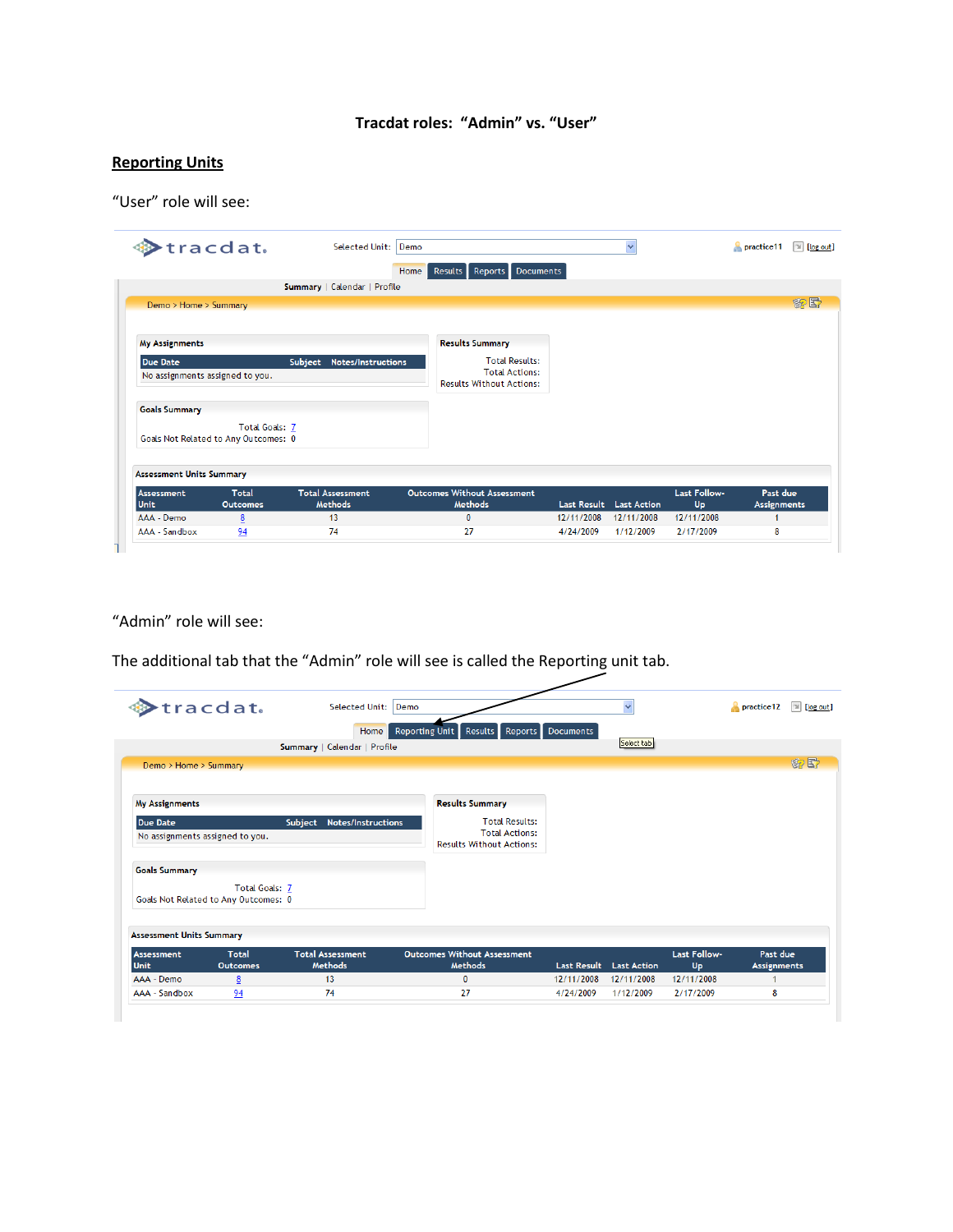The Reporting unit tab has sub tabs of General, Goals and Personnel.

| <b>♦ tracdat.</b>               | Selected Unit: Demo<br>Reporting Unit Results Reports Documents<br>Home | $\sim$ practice 12 $\sim$ [log out] |
|---------------------------------|-------------------------------------------------------------------------|-------------------------------------|
|                                 | General   Goals   Personnel                                             |                                     |
| Demo > Reporting Unit > General |                                                                         | 的时候                                 |
|                                 | <b>Reporting Unit Name:</b><br>Demo                                     |                                     |

The "admin" will be able to enter Goals for the reporting unit by clicking on the "Goals" sub tab. To add a new goal, click on the "Add New Goal" button at the bottom of the page.

| tracdat.                      | Selected Unit: Demo<br>$\checkmark$                                                                                                                                                                                                                                                                              | practice 12 | $\sqrt{u}$ [log out] |
|-------------------------------|------------------------------------------------------------------------------------------------------------------------------------------------------------------------------------------------------------------------------------------------------------------------------------------------------------------|-------------|----------------------|
|                               | Reporting Unit Results Reports Documents<br>Home                                                                                                                                                                                                                                                                 |             |                      |
|                               | General   Goals   Personnel                                                                                                                                                                                                                                                                                      |             |                      |
| Demo > Reporting Unit > Goals |                                                                                                                                                                                                                                                                                                                  |             | 安野                   |
|                               |                                                                                                                                                                                                                                                                                                                  |             |                      |
| <b>Goal Type</b>              | Goal                                                                                                                                                                                                                                                                                                             | Active?     |                      |
| $\circ$                       | At least 90% of learners who successfully completea program in this Department will demonstrate effective<br>speaking skills at a minimum level of 3 on a scale of 5 in all five key standard categories for effective oral<br>communications (audience, preparation, organization, completeness, and delivery). | Y           | edit   delete        |
| $\circledcirc$                | Think critically.                                                                                                                                                                                                                                                                                                | Y           | edit<br>delete       |
| $\circledcirc$                | Communicate effectively (oral, written, behavioral, listen, present)                                                                                                                                                                                                                                             | Y           | edit  <br>delete     |
| $\circledcirc$                | Adapt to change.                                                                                                                                                                                                                                                                                                 | Y           | edit<br>delete       |
| $\circledcirc$                | Convey a commitment to ethics.                                                                                                                                                                                                                                                                                   | Y           | edit  <br>delete     |
| $\circledcirc$                | Collaborate (teamwork) and initiate (work independently).                                                                                                                                                                                                                                                        | Y           | edit  <br>delete     |
| $\circ$ $\circ$               | Identify significant global issues and trends.                                                                                                                                                                                                                                                                   | Y           | edit   delete        |
|                               | <b>Add New Goal</b>                                                                                                                                                                                                                                                                                              |             |                      |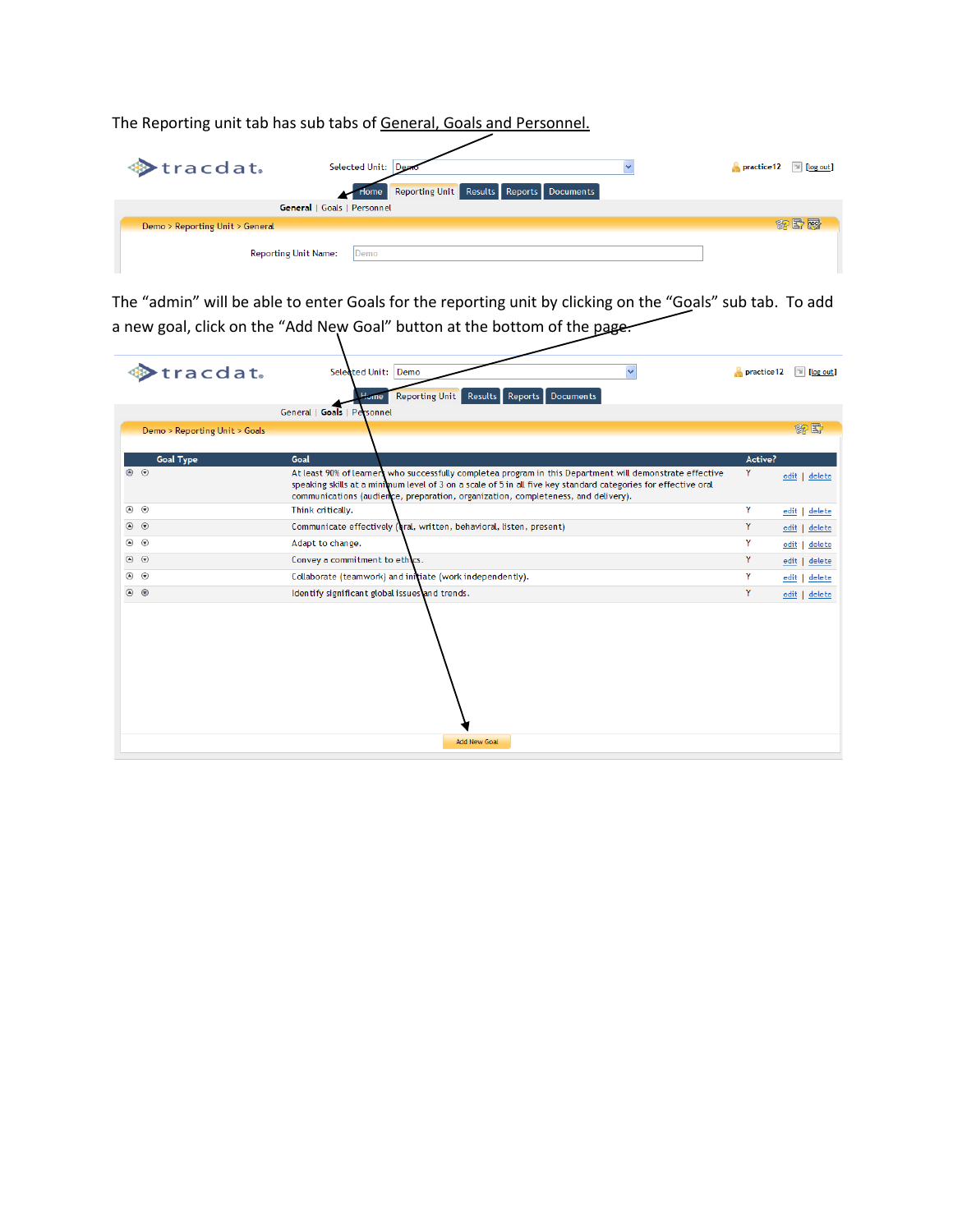The "admin" would then type the goal in the "Goal" box. Click on the "Save changes" button at the bottom of the screen when complete.



The "admin" will be able to add personnel to the reporting unit for "e-mail only" access. To add personnel for "e-mail only" access, click on the "Assign Personnel to Unit" button at the bottom of the screen.

| tracdat.                          |                             | Selected Unit:    | Demo                            | $\ddotmark$                            | practice12 | $\mathbb{R}$ [log out] |
|-----------------------------------|-----------------------------|-------------------|---------------------------------|----------------------------------------|------------|------------------------|
|                                   |                             | Home              | Reporting Unit Results Reports  | <b>Documents</b>                       |            |                        |
|                                   | General   Goals   Personnel |                   |                                 |                                        |            |                        |
| Demo > Reporting Unit > Personnel |                             |                   |                                 |                                        |            | 的野                     |
|                                   |                             |                   |                                 |                                        |            |                        |
|                                   |                             |                   |                                 | Previous 1-25 of 136<br>$\vee$ Next 25 |            |                        |
|                                   | <b>Last Name</b>            | <b>First Name</b> | Title                           | <b>Email</b>                           |            |                        |
|                                   | Anderson                    | Kay               |                                 | andersok@ferris.edu                    |            |                        |
|                                   | Anderson                    | Jennifer          |                                 | andersoj@ferris.edu                    |            |                        |
|                                   | Armstrong                   | Lori              | <b>Administrative Assistant</b> | armstrol@ferris.edu                    |            |                        |
|                                   | <b>Babcock</b>              | Tamara            |                                 | babcockt@ferris.edu                    |            |                        |
|                                   | <b>Babcock</b>              | Kevin             |                                 | rotc@ferris.edu                        |            |                        |
|                                   | <b>Bailey</b>               | Christine         |                                 | christinebailey@ferris.edu             |            |                        |
|                                   | <b>Baker</b>                | Anthony           |                                 | bakera@ferris.edu                      |            |                        |
|                                   | <b>Baker</b>                | David             | instructor/program coordinator  | davidbaker@ferris.edu                  |            |                        |
|                                   | <b>Baker</b>                | Frederick         |                                 | FrederickBaker@ferris.edu              |            |                        |
|                                   | Bennett                     | Jean              |                                 | bennettj@ferris.edu                    |            |                        |
|                                   | Bigford                     | Maude             |                                 | bigfordm@ferris.edu                    |            |                        |
|                                   | Blake                       | Paul              |                                 | blakep@ferris.edu                      |            |                        |
|                                   | Bonacci                     | Mary Lou          |                                 | MaryBonacci@ferris.edu                 |            |                        |
|                                   | <b>Brayton</b>              | Edward            |                                 | braytone@ferris.edu                    |            |                        |
|                                   | Brigance                    | Sandra            |                                 | brigancs@ferris.edu                    |            |                        |
|                                   | <b>Briggs</b>               | Lianne            |                                 | briggsl@ferris.edu                     |            |                        |
|                                   | Buckingham                  | <b>Bob</b>        | Asst. Dean for Clinic Affairs   | buckingr@ferris.edu                    |            |                        |
|                                   | <b>Buse</b>                 | Amy               |                                 | AmyBuse@ferris.edu                     |            | ×                      |
|                                   |                             |                   | Assign Personnel to Unit        |                                        |            |                        |
|                                   |                             |                   |                                 |                                        |            |                        |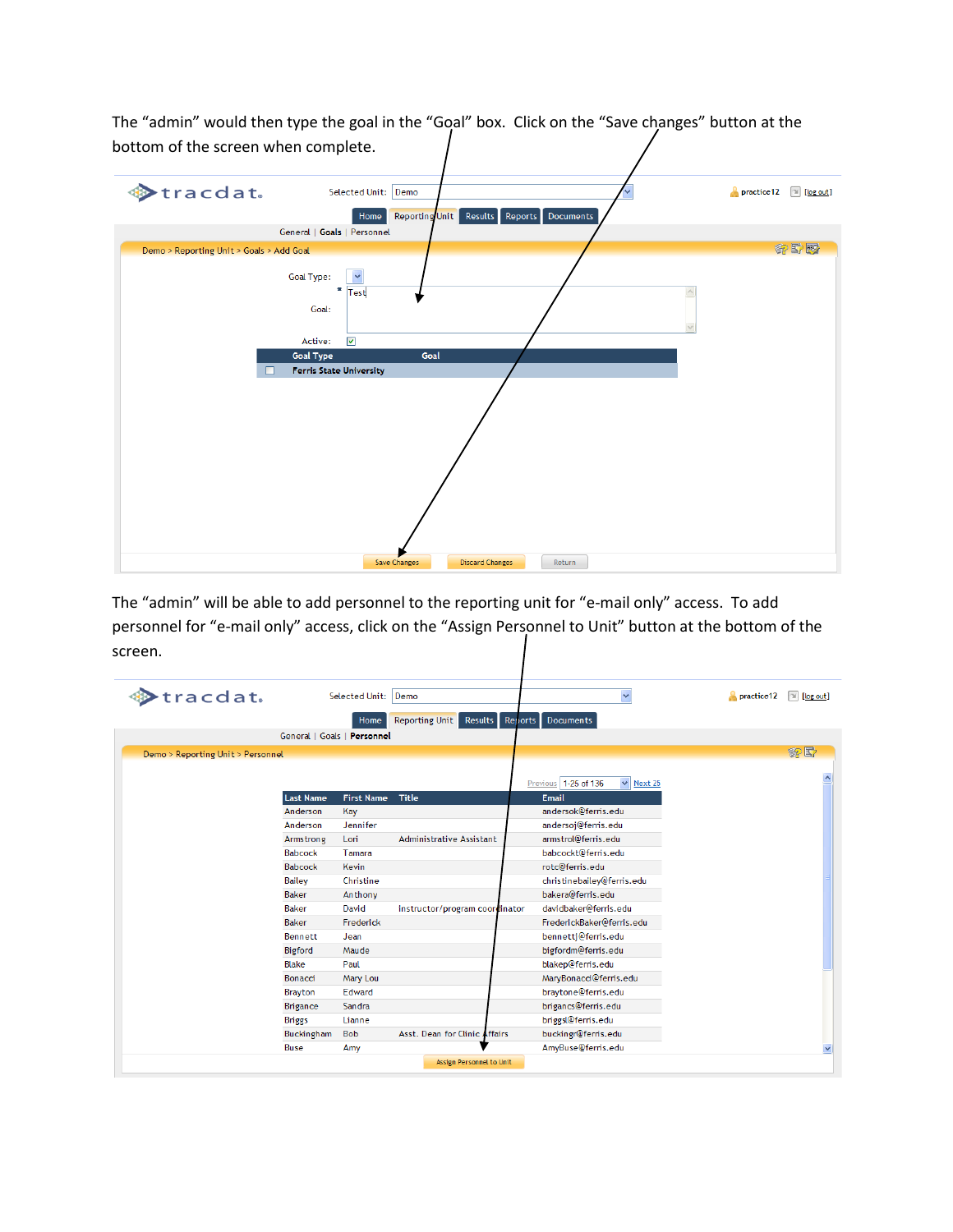Click on the Personnel name and then click on the "Move" option to add that person to the Assigned Personnel list. You may also "remove" personnel from the unit. Click on the "Assign Personnel to Unit" button at the bottom of the screen when finished assigning personnel.



## **Assessment Units**

"User" role will see:

| tracdat.                        | Selected Unit:                       | AAA - Sandbox   |                                                                                           | $\checkmark$       |              | practice11 | $\mathbb{Z}$ [log out] |
|---------------------------------|--------------------------------------|-----------------|-------------------------------------------------------------------------------------------|--------------------|--------------|------------|------------------------|
|                                 | Home                                 |                 | Program Assessment   Course Assessment Plan (Coming Soon)   Results   Reports   Documents |                    |              |            |                        |
|                                 | Summary   Calendar   Profile         |                 |                                                                                           |                    |              |            |                        |
| AAA - Sandbox > Home > Summary  |                                      |                 |                                                                                           |                    |              |            | 的时                     |
| <b>My Assignments</b>           |                                      |                 | <b>Overdue Unit Assignments</b>                                                           |                    |              |            | $\curvearrowright$     |
| <b>Due Date</b>                 | Subject<br><b>Notes/Instructions</b> | <b>Due Date</b> | Source                                                                                    | <b>Assigned To</b> |              |            |                        |
| No assignments assigned to you. |                                      | 9/1/2008        | Assessment Method                                                                         | Coon, Julie        | edit view    |            |                        |
|                                 |                                      | 9/3/2008        | Assessment Method                                                                         | Samuels, Wendy     | edit<br>view |            |                        |
|                                 |                                      | 9/3/2008        | Assessment Method                                                                         | Marion, David      | edit view    |            |                        |
|                                 |                                      | 9/12/2008       | Assessment Method                                                                         | Wyman, Fred        | edit<br>view |            |                        |
|                                 |                                      | 10/1/2008       | Assessment Method                                                                         | Reifert, Steven    | edit view    |            |                        |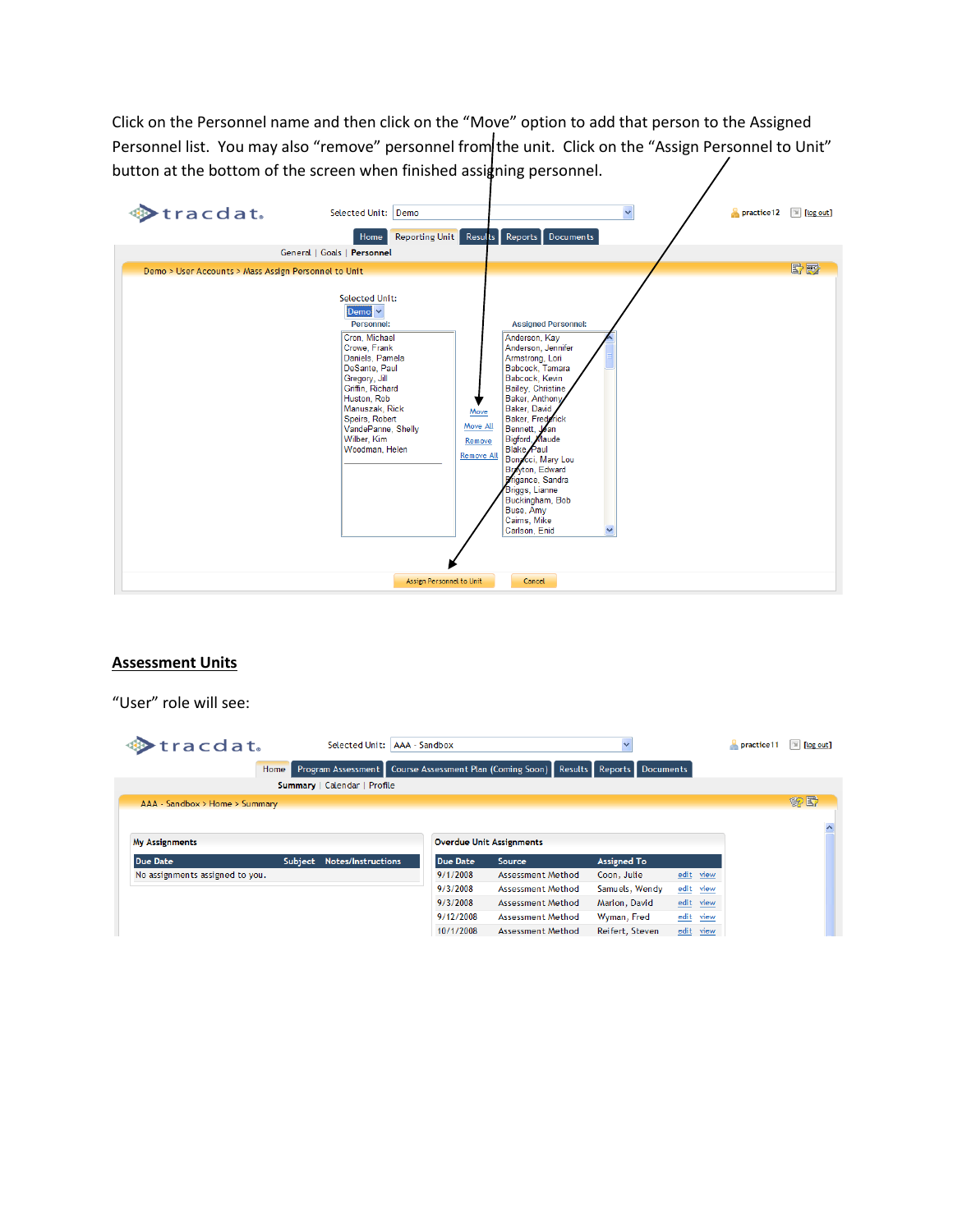"Admin" role will see:

The additional tab that the "Admin" role will see is called the "Assessment unit" tab.

| $\blacktriangleright$ tracdat.  |                 | Selected Unit: AAA - Sandbox |                 |                                                                |                    |                     | practice 12 | I [log out] |  |
|---------------------------------|-----------------|------------------------------|-----------------|----------------------------------------------------------------|--------------------|---------------------|-------------|-------------|--|
| Home                            | Assessment Unit | Program Assessment           |                 | Course Assessment Plan (Coming Soon) Results Reports Documents |                    |                     |             |             |  |
|                                 |                 | Summary   Calendar   Profile |                 |                                                                |                    |                     |             |             |  |
| AAA - Sandbox > Home > Summary  |                 |                              |                 |                                                                |                    |                     |             | 多野          |  |
|                                 |                 |                              |                 |                                                                |                    |                     |             |             |  |
| <b>My Assignments</b>           |                 |                              |                 | <b>Overdue Unit Assignments</b>                                |                    |                     |             |             |  |
| <b>Due Date</b>                 | Subject         | Notes/Instructions           | <b>Due Date</b> | <b>Source</b>                                                  | <b>Assigned To</b> |                     |             |             |  |
| No assignments assigned to you. |                 |                              | 9/1/2008        | Assessment Method                                              | Coon, Julie        | edit view           |             |             |  |
|                                 |                 |                              | 9/3/2008        | Assessment Method                                              | Samuels, Wendy     | edit<br><u>view</u> |             |             |  |
|                                 |                 |                              | 9/3/2008        | Assessment Method                                              | Marion, David      | edit view           |             |             |  |
|                                 |                 |                              | 9/12/2008       | Assessment Method                                              | Wyman, Fred        | edit view           |             |             |  |

The Assessment unit tab has sub tabs of **General, Personnel and Courses.** The "admin" will be responsible for entering the information on the General sub tab.

| tracdat.                                  | Selected<br>iit:                                                       | AAA - Sandbox                            | $\overline{\phantom{a}}$                                                      | practice12 | $\mathbb{R}$ [log out] |
|-------------------------------------------|------------------------------------------------------------------------|------------------------------------------|-------------------------------------------------------------------------------|------------|------------------------|
| Home                                      | Assessment Unit<br>Program Assessment                                  |                                          | Course Assessment Plan (Coming Soon)<br>Results<br>Reports Documents          |            |                        |
|                                           | General   Personnel   Courses                                          |                                          |                                                                               |            |                        |
| AAA - Sandbox > Assessment Unit > General |                                                                        |                                          |                                                                               |            | 的时候                    |
|                                           | Assessment Unit Name:                                                  | AAA - Sandbox                            |                                                                               |            |                        |
|                                           | <b>Mission Statement:</b>                                              |                                          | The sandbox mission is to encourage children to play well together and share. |            |                        |
|                                           | Sites Offered:                                                         | Playground<br>Office<br>Shuberg's        |                                                                               |            |                        |
|                                           | Advisory Board/Committee:                                              | Yes $\vee$ ?                             |                                                                               |            |                        |
|                                           | Advisory Board/Committee Meetings:                                     | More than twice per year                 | $\vee$ 3                                                                      |            |                        |
|                                           | Next FSU Academic Program Review:                                      | $2012 - 2013 \times ?$                   |                                                                               |            |                        |
|                                           | <b>Accreditation Body:</b>                                             | National Association of Sandbox Managers |                                                                               |            |                        |
|                                           | Academic Year of Next Accreditation Review:                            | 2014-2015 V                              |                                                                               |            |                        |
|                                           | Reason for NOT being accredited:                                       | Required for ALL graduates               | $\checkmark$<br>7                                                             |            |                        |
|                                           | Internships/Student Teaching/etc.:<br>Program available fully online?: | Yes, fully online<br>$\vee$ ?            |                                                                               |            |                        |
|                                           | If not fully online, plans to do so?:                                  | $\checkmark$                             |                                                                               |            |                        |
|                                           | Certification:                                                         | $\checkmark$                             |                                                                               |            |                        |
|                                           |                                                                        | <b>Save Changes</b>                      | <b>Discard Changes</b>                                                        |            |                        |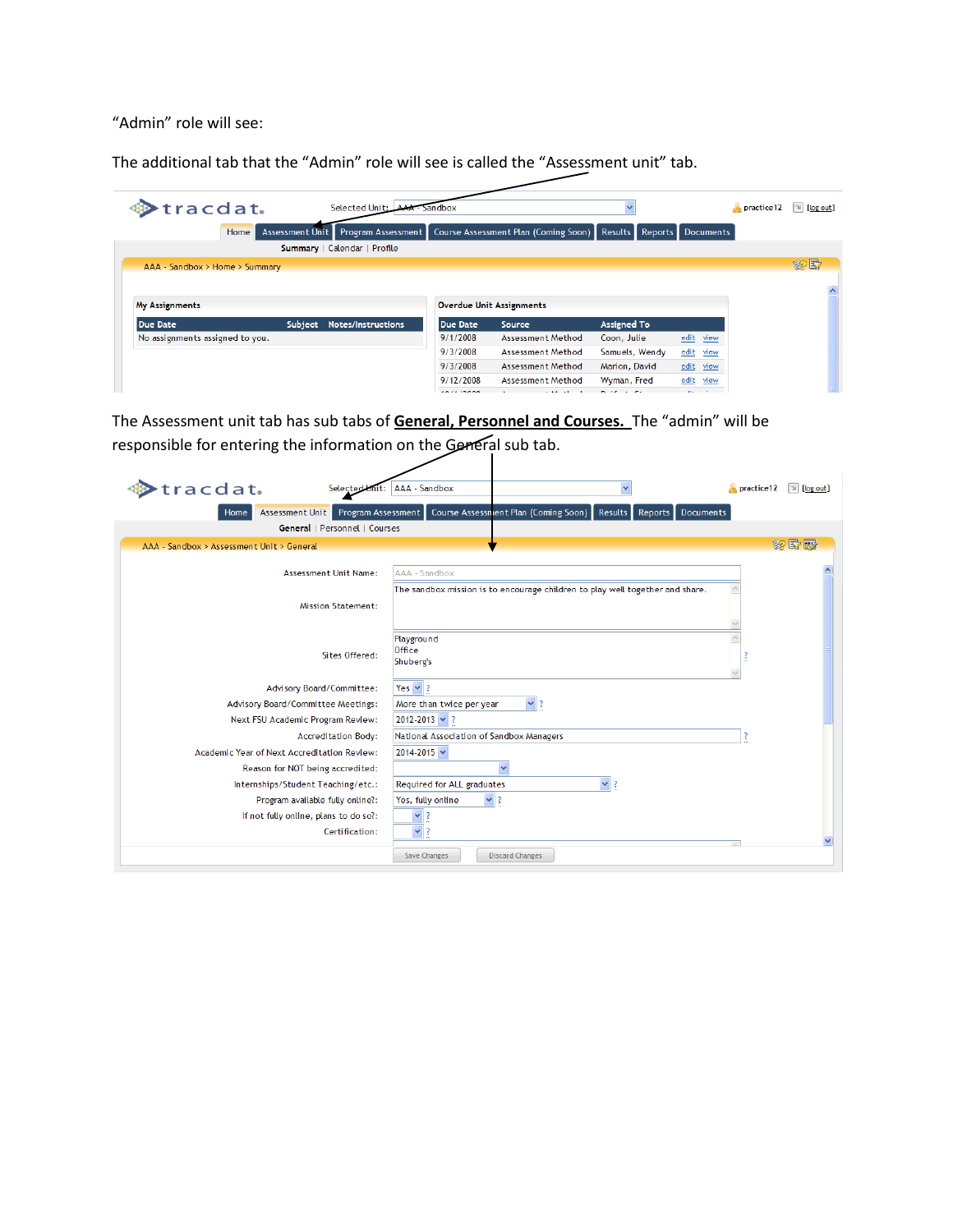## **Documents Tab**

| The "User" role will see:                       |                                                            |                    |                      |                                      |
|-------------------------------------------------|------------------------------------------------------------|--------------------|----------------------|--------------------------------------|
| Stracdat.                                       | AAA - Sandbox<br><b>Selected Unit:</b>                     |                    |                      | practice11<br>$\mathbb{R}$ [log out] |
| Program Assessment<br>Home                      | Course Assessment Plan (Coming Soon) Results Reports       |                    | <b>Documents</b>     |                                      |
|                                                 | Document Repository   Related Documents                    |                    |                      |                                      |
| AAA - Sandbox > Documents > Document Repository |                                                            |                    |                      | $\mathbb{F}$                         |
| <b>Show Folders For:</b><br>AAA - Sandbox V     | <b>Communication Documents rename folder delete folder</b> |                    |                      |                                      |
| <b>E ABET A-K (1)</b>                           | <b>Document Name</b><br><b>Type</b>                        | <b>Description</b> | <b>Last Modified</b> |                                      |
| Accountancy (0)<br>Assignment Rubrics (0)       | $\equiv$<br><b>Blue Hills</b>                              |                    | 11/18/2008           | delete<br>edit<br>view               |
| Communication Documents (3)                     | f<br>03ballot.pdf                                          | <b>Test Upload</b> | 2/20/2009            | delete<br>edit<br>view               |
| DAGD Exit Interviews (1)                        | n<br>03ballot                                              | Test 2 upload      | 2/20/2009            | delete<br>edit  <br>view             |
| Energy Initiatives (5)<br>flow chart (0)        |                                                            |                    |                      |                                      |

The "Admin" role will see:

The extra option that the "Admin" has is to "share folder".\\_

| >tracdat.<br>Home                                               | Selected Unit:   AAA - Sandbox          | Assessment Unit Program Assessment Course Assessment Plan (Coming Soon) | Results Reports      | $\blacksquare$ practice 12<br><b>Documents</b> | $\mathbb{Z}$ [log out] |
|-----------------------------------------------------------------|-----------------------------------------|-------------------------------------------------------------------------|----------------------|------------------------------------------------|------------------------|
|                                                                 | Document Repository   Related Documents |                                                                         |                      |                                                |                        |
| AAA - Sandbox > Documents > Document Repository                 |                                         |                                                                         |                      |                                                | $\mathbb{E}$           |
| <b>Show Folders For:</b><br>AAA - Sandbox V                     |                                         | Communication Documents rename folder   share folder   delete folder    |                      |                                                |                        |
| $\triangle$ ABET A-K (1)                                        | <b>Document Name</b><br><b>Type</b>     | <b>Description</b>                                                      | <b>Last Modified</b> |                                                |                        |
| Accountancy (0)<br>Assignment Rubrics (0)                       | F<br><b>Blue Hills</b>                  |                                                                         | 11/18/2008           | view   edit   delete                           |                        |
| Communication Documents (3)                                     | e<br>03ballot.pdf                       | <b>Test Upload</b>                                                      | 2/20/2009            | view   edit   delete                           |                        |
| <b>DAGD</b> Exit Interviews (1)                                 | F<br>03ballot                           | Test 2 upload                                                           | 2/20/2009            | $view$   edit   delete                         |                        |
| Energy Initiatives (5)<br>flow chart (0)<br><b>State Street</b> |                                         |                                                                         |                      |                                                |                        |